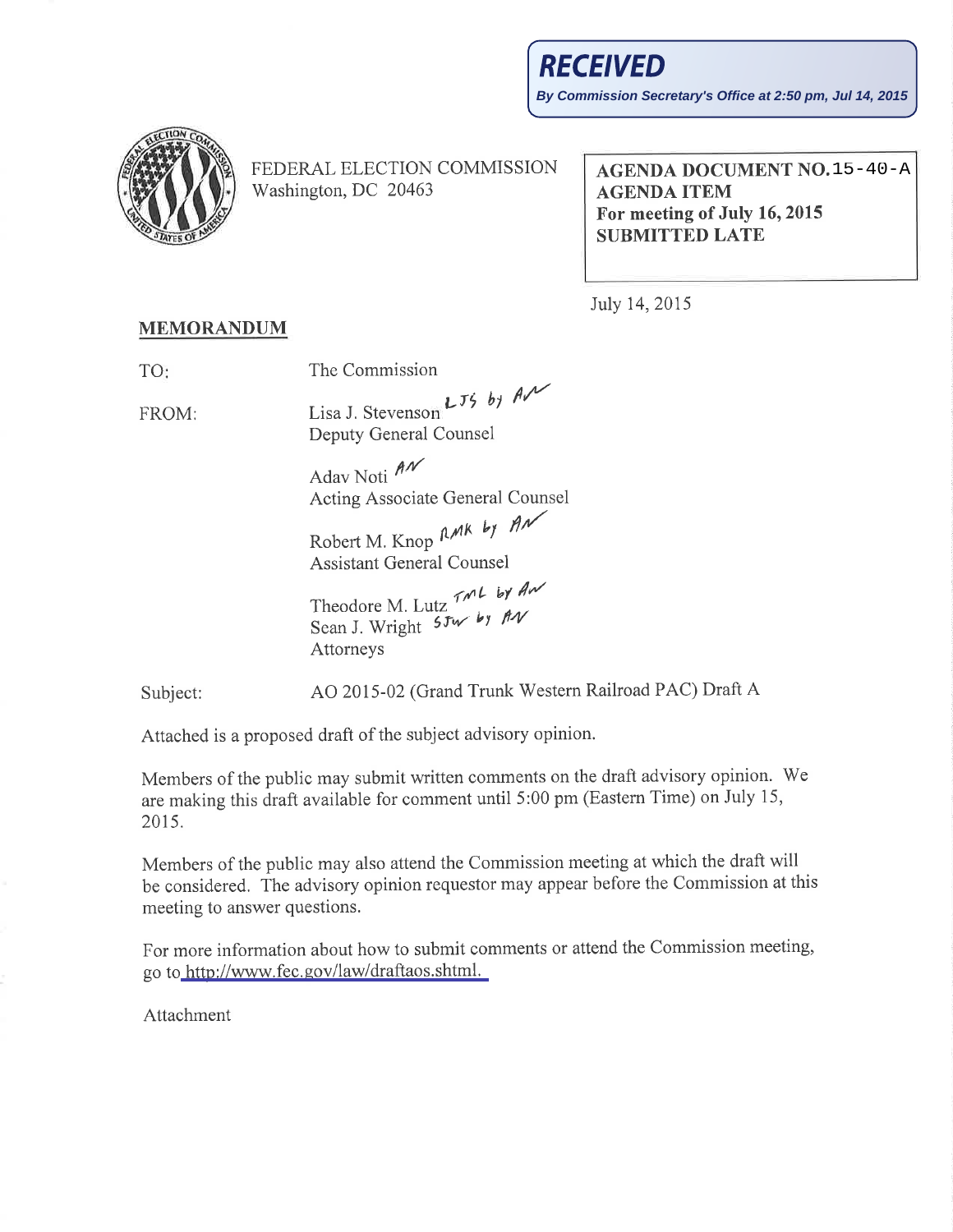- ADVISORY OPINION 2015-02
- $\frac{2}{3}$
- Michael J. Barron, Jr., Esq. **DRAFT A**

- Fletcher & Sippel LLC 29 North Wacker Drive
- 
- 6 Suite 920<br>7 Chicago, I Chicago, IL 60606-2832
- Dear Mr. Barron:

| 9  | We are responding to your advisory opinion request on behalf of the Grand Trunk                 |
|----|-------------------------------------------------------------------------------------------------|
| 10 | Western Railroad Company - Illinois Central Railroad Company Political Action Committee         |
| 11 | concerning the application of the Federal Election Campaign Act, 52 U.S.C. §§ 30101-46 (the     |
| 12 | "Act"), and Commission regulations to the requestor's contribution-matching program. The        |
| 13 | requestor asks whether its connected organizations may match contributions made to the          |
| 14 | requestor with charitable donations to a Canadian registered charity. The Commission concludes  |
| 15 | that the proposal is consistent with the Act and Commission regulations.                        |
| 16 | <b>Background</b>                                                                               |
| 17 | The facts presented in this advisory opinion are based on your letter dated May 27, 2015,       |
| 18 | and filings and information on the website of the Canada Revenue Agency.                        |
| 19 | The requestor is a separate segregated fund ("SSF") of Grand Trunk Western Railroad             |
| 20 | Company and Illinois Central Railroad Company. The requestor operates a "charity-match"         |
| 21 | program, under which its connected organizations make donations to the charity of a             |
| 22 | contributor's choice in an amount equal to the contributor's contribution to the requestor. The |
| 23 | requestor states that it operates the charity-match program to attract contributions and that a |
| 24 | contributor does not receive any tangible benefits from the requestor, its connected            |
| 25 | organizations, or the charity as a result of the contribution or the matching donation.         |
|    |                                                                                                 |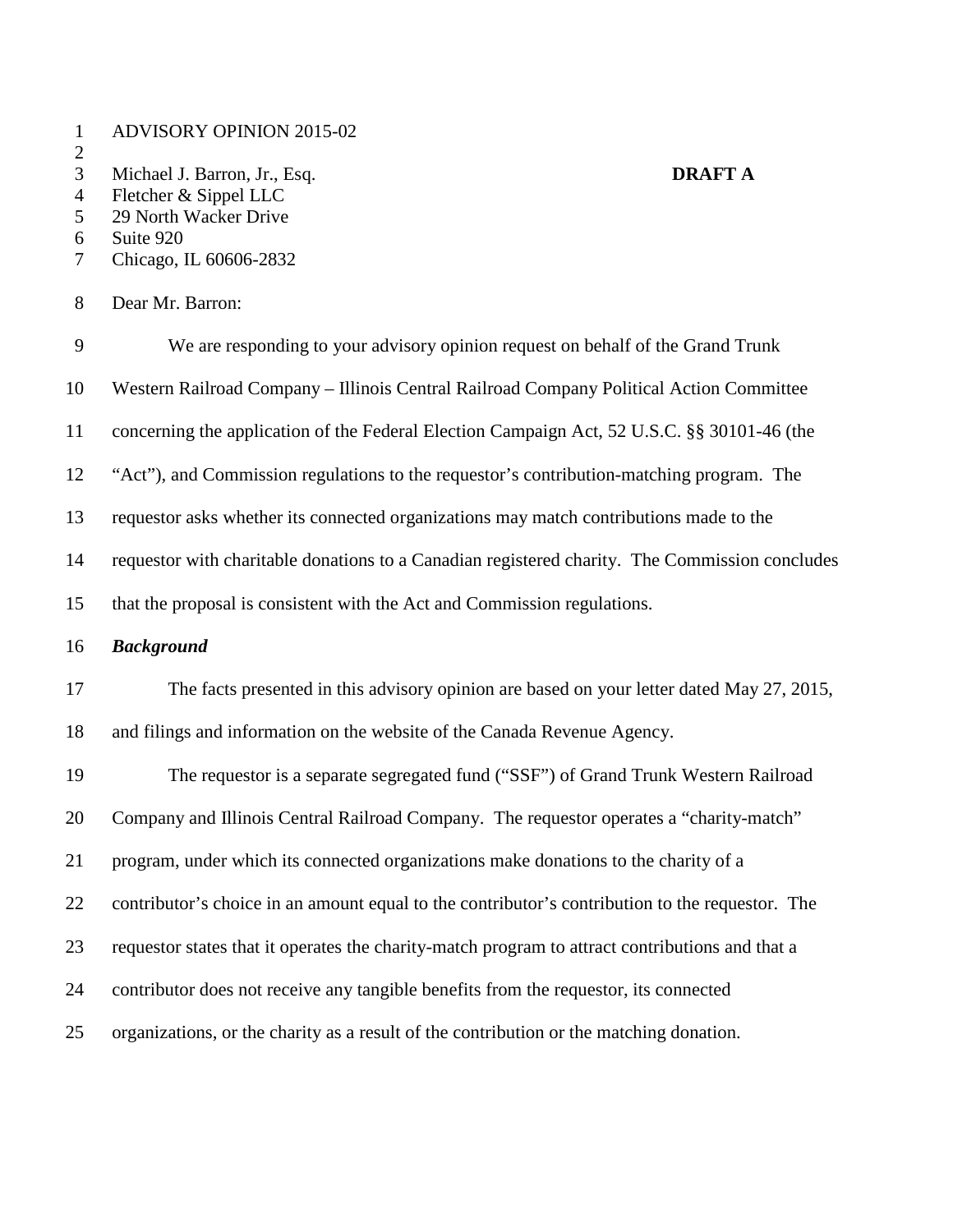| $\mathbf{1}$   | An individual contributor to the requestor wishes to designate the Taylor Birks                               |
|----------------|---------------------------------------------------------------------------------------------------------------|
| 2              | Foundation (the "Foundation") as the recipient of a matching charitable donation. The                         |
| 3              | Foundation is a Canadian charity headquartered in Montreal. The Foundation provides financial                 |
| $\overline{4}$ | support to projects that assist children with intellectual disabilities. The Foundation is not a              |
| 5              | $501(c)(3)$ charity but is a "registered charity" under Canadian law. <sup>1</sup> The requestor asks whether |
| 6              | it may make a matching donation to the Foundation.                                                            |
| $\overline{7}$ | <b>Question Presented</b>                                                                                     |
| 8              | May the connected organizations make a dollar-for-dollar matching donation to a non-                          |
| 9              | $501(c)(3)$ charity, such as the Foundation, if the Foundation is designated by a PAC contributor             |
| 10             | as the charity of choice to receive the donation?                                                             |
| 11             | <b>Legal Analysis and Conclusions</b>                                                                         |
| 12             | Yes, the connected organizations may make a dollar-for-dollar matching donation to the                        |
| 13             | Foundation.                                                                                                   |
| 14             | The Act provides that a corporation may use its general treasury funds to pay the                             |
|                |                                                                                                               |

15 expenses of establishing and administering a separate segregated fund ("SSF") and of soliciting

 $\frac{1}{1}$  The Foundation's registration number with the Canada Revenue Agency is 11892 5296 RR0001. Additional information about the Foundation, including recent Information Returns, is available at the Canada Revenue Agency's website. *See* Canada Revenue Agency, Charities Listing, http://www.cra-arc.gc.ca/chrtsgvng/lstngs/menu-eng html (last visited June 16, 2015).

Like  $501(c)(3)$  organizations, registered charities are "exempt from paying income tax" and may issue "donation receipts," which enable donors to claim certain tax benefits. Canada Revenue Agency, Registered Charity vs. Non-Profit Organizations, http://www.cra-arc.gc.ca/chrts-gvng/chrts/pplyng/rgstrtn/rght-eng html (last visited June 16, 2015); Canada Revenue Agency, Does a Registered Charity Have to Issue Official Donation Receipts for Gifts It Receives?, http://www.cra-arc.gc.ca/chrts-gvng/chrts/prtng/rcpts/rqss-eng.html (last visited June 16, 2015). Registered charities must "operate exclusively for charitable purposes," meet certain spending thresholds with respect to their charitable activities, file annual returns, and are prohibited from "us[ing] [their] income to personally benefit [their] members." Canada Revenue Agency, Registered Charity vs. Non-Profit Organizations, http://www.cra-arc.gc.ca/chrts-gvng/chrts/pplyng/rgstrtn/rght-eng html (last visited June 16, 2015); *see also* Canada Revenue Agency, Obligations of Registration, http://www.cra-arc.gc.ca/chrts-gvng/chrts/pplyng/rgstrtn/blr-eng.html (last visited June 16, 2015).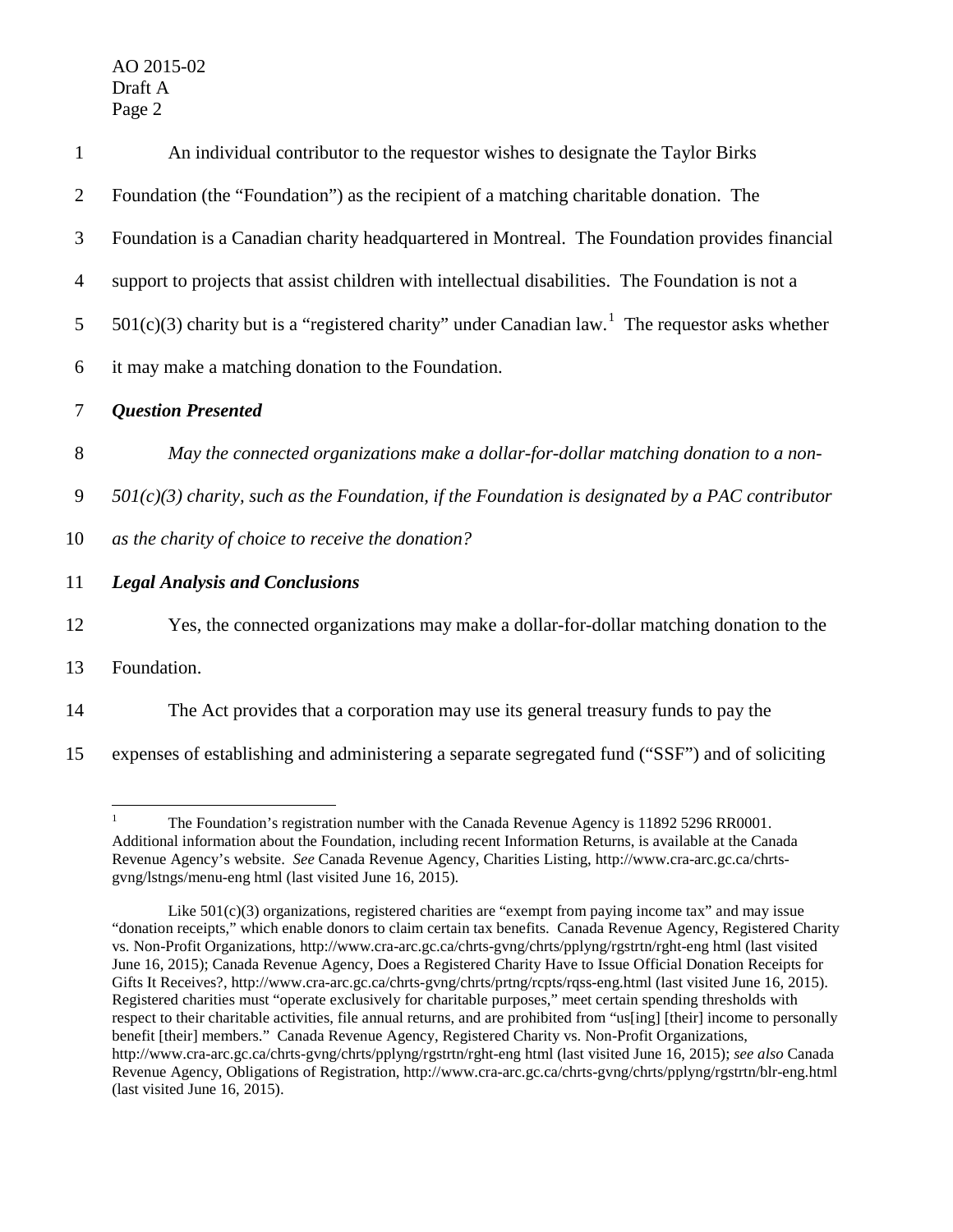contributions to that SSF. 52 U.S.C. § 30118(b)(2)(C); 11 C.F.R. § 114.5(b). Commission regulations further provide, however, that a corporation may not "use the establishment, administration, and solicitation process as a means of exchanging treasury monies for voluntary contributions." 11 C.F.R. § 114.5(b). The regulations also state that a contributor may not be paid for his or her contributions through a bonus, expense account, or other form of direct or 6 indirect compensation. 11 C.F.R.  $§$  114.5(b)(1). In numerous advisory opinions, the Commission has approved a connected organization's 8 provision of contribution-matching donations to organizations operated under section  $501(c)(3)$  of the Internal Revenue Code. Because such matching donations "encourage greater participation" in the SSF, *see* Advisory Opinion 1986-44 (Detroit Edison PAC) at 1; Advisory Opinion 2003-04 (Freeport-McMoRan Copper & Gold Citizenship Committee) at 1, the Commission has found that they are solicitation expenses for the SSF that the connected organization may pay under 52 U.S.C. § 30118(b)(2)(C). *See, e.g.*, Advisory Opinion 2003-04 (Freeport-McMoRan Copper & Gold Citizenship Committee) (approving charity-match program); Advisory Opinion 1994-06 (Political Action Coors Employees) (same); Advisory Opinion 1986-44 (Detroit Edison PAC) (same). And the Commission has concluded that a charity-match program does not constitute a prohibited exchange of corporate treasury monies for political contributions as long as no contributor to the SSF receives in exchange a financial, tax, or other tangible benefit from the corporation, the SSF, or the charities receiving the matching donations. *See, e.g.*, Advisory Opinion 2003-04 (Freeport-McMoRan Copper & Gold Citizenship Committee) (approving charity-match program); Advisory Opinion 1994-06 (Political Action Coors Employees) (same); Advisory Opinion 1986-44 (Detroit Edison PAC)

(same).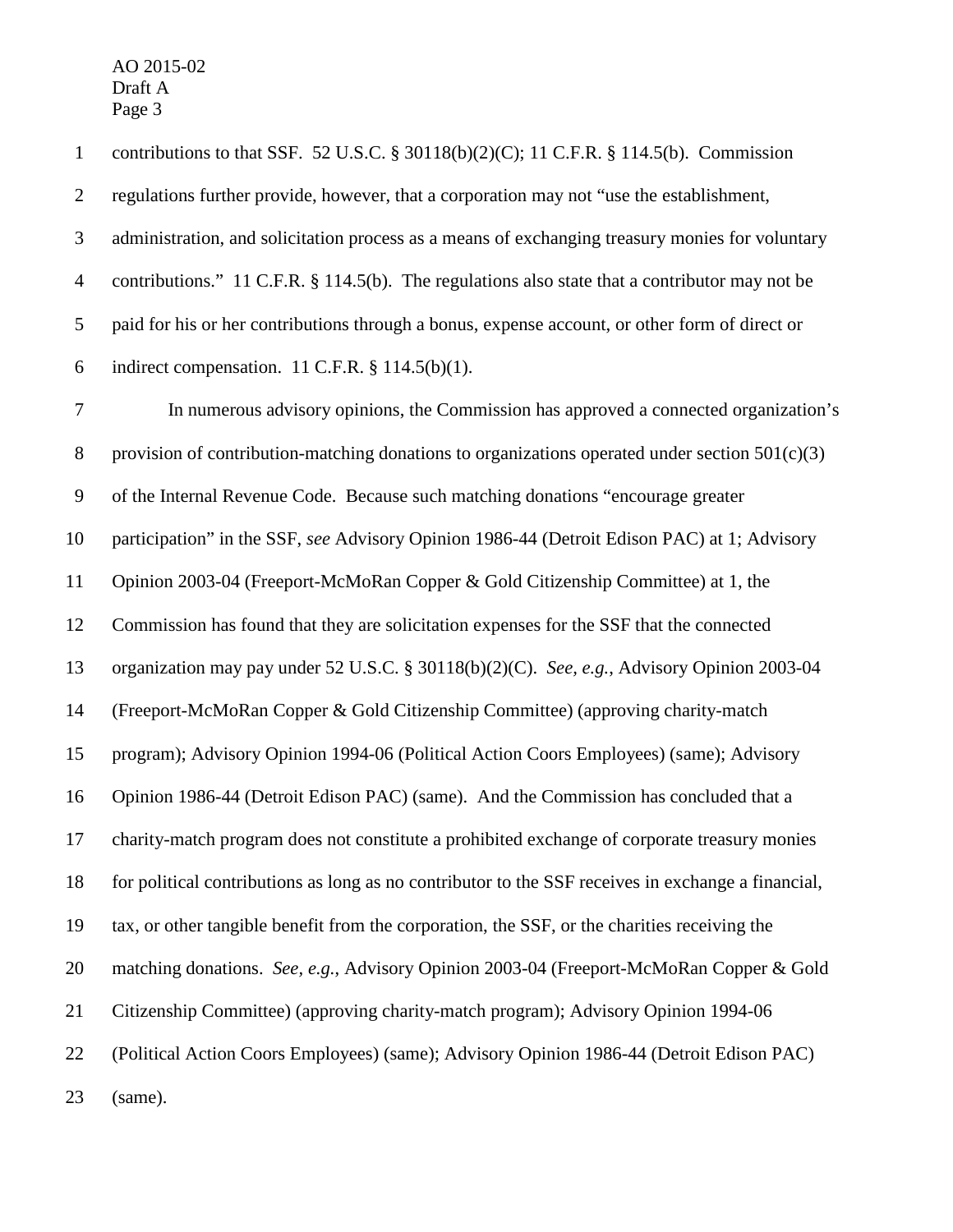| $\mathbf{1}$   | The requestor's proposal is materially indistinguishable from the charity-match programs          |
|----------------|---------------------------------------------------------------------------------------------------|
| $\overline{2}$ | approved in prior advisory opinions. Like those previously approved programs, the requestor's     |
| $\mathfrak{Z}$ | connected organizations wish to make matching donations to "attract[] contributors" to the PAC.   |
| $\overline{4}$ | Advisory Opinion Request at AOR001. Such "matching of voluntary political contributions with      |
| 5              | charitable donations [is] a solicitation expense related to [their] separate segregated fund, an  |
| 6              | expense that the Act expressly permits." Advisory Opinion 1988-48 (National-American              |
| 7              | Wholesale Grocers' Association PAC) at 2 (citing current 52 U.S.C. § 30118(b)(2)(C); 11 C.F.R.    |
| $8\,$          | § $114.5(b)$ ).                                                                                   |
| 9              | Additionally, "no tangible benefits [are] given to the PAC contributor from either [the           |
| 10             | requestor], the connected organizations, or the charity in response to the contributor's          |
| 11             | contribution." AOR001. Thus, the requestor's proposal does not constitute an "exchange of         |
| 12             | corporate treasury monies for voluntary contributions," 11 C.F.R. § 114.5(b), or suggest that the |
| 13             | contributor is being "paid for" the contribution. 11 C.F.R. § 114.5(b)(1). See, e.g., Advisory    |
| 14             | Opinion 1994-07 (GEON PAC); Advisory Opinion 1987-18 (Texas Industries PAC); Advisory             |
| 15             | Opinion 1986-44 (Detroit Edison PAC).                                                             |
| 16             | The requestor's connected organizations may make a matching donation to the                       |
| 17             | Foundation, as proposed. $2 \mid$                                                                 |
|                |                                                                                                   |

The Commission expresses no opinion regarding any tax ramifications of the described

activity because such matters are not within the Commission's jurisdiction.

<sup>&</sup>lt;sup>2</sup> The Commission notes that the Foundation's *receiving* of donations does not implicate the Act's prohibition on foreign nationals *making* any contribution or donation in connection with an election. *See* 52 U.S.C. § 30121(a); 11 C.F.R. § 110.20(f). Commission regulations provide that foreign nationals may not "direct, dictate, control, or directly or indirectly in participate in the decision-making process of any . . . corporation . . . [or] political committee" with respect to election-related activities, 11 C.F.R. § 110.20(i), but the request presents no facts that suggest the Foundation is in any way doing so.